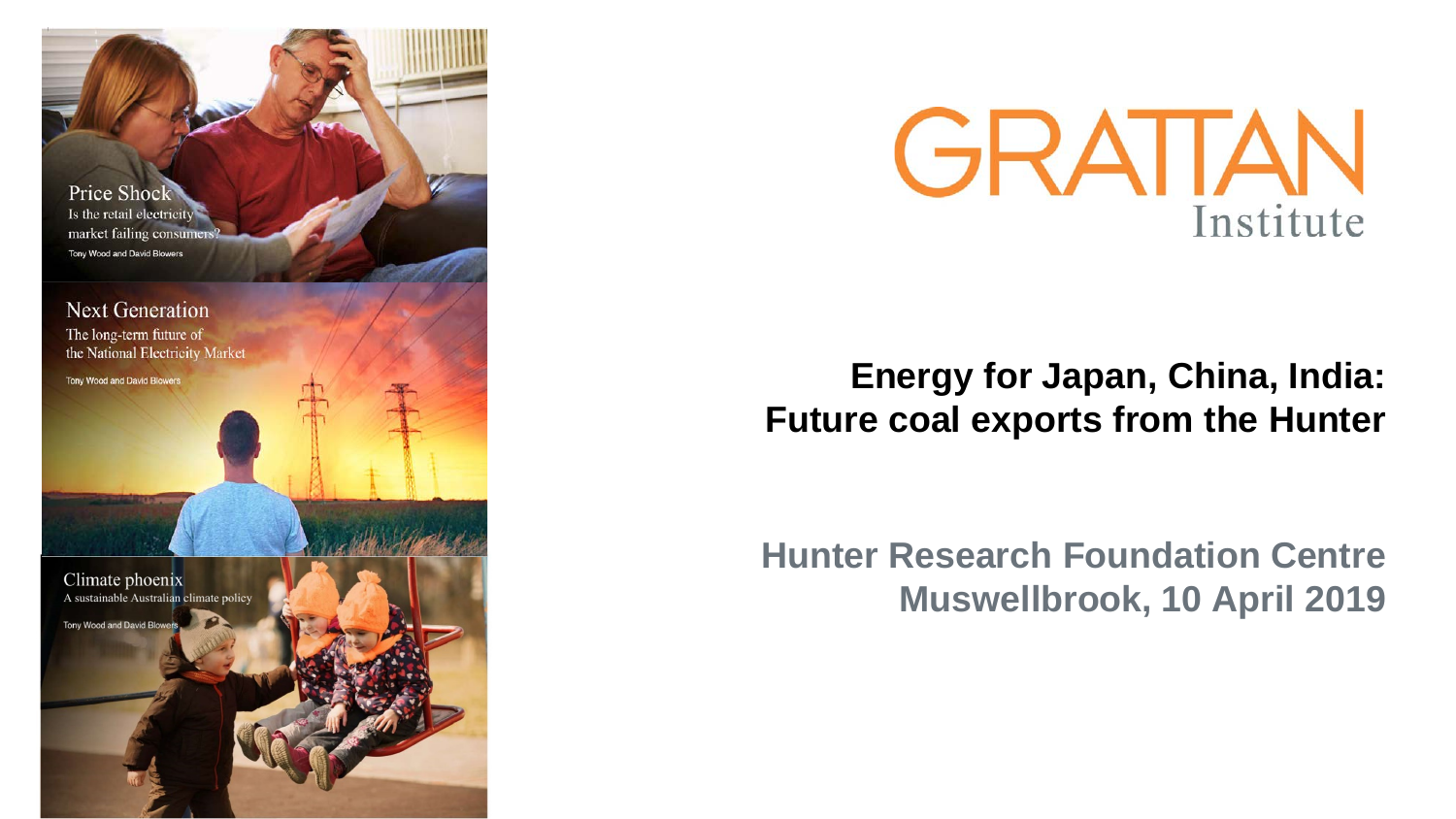

•**A fundamental transformation of the global and domestic energy systems is happening, driven by primary and secondary responses to climate change.**

•**Australia's transition is occurring in a global context and there is no clear future view on the scale and rate of change over the next three decades.**

•**The direction and drivers are clear.**

•**Industries, governments and communities need to move beyond denial.**

•**Planning for an existential threat is the only responsible approach.**

•**There are grounds for cautious optimism.**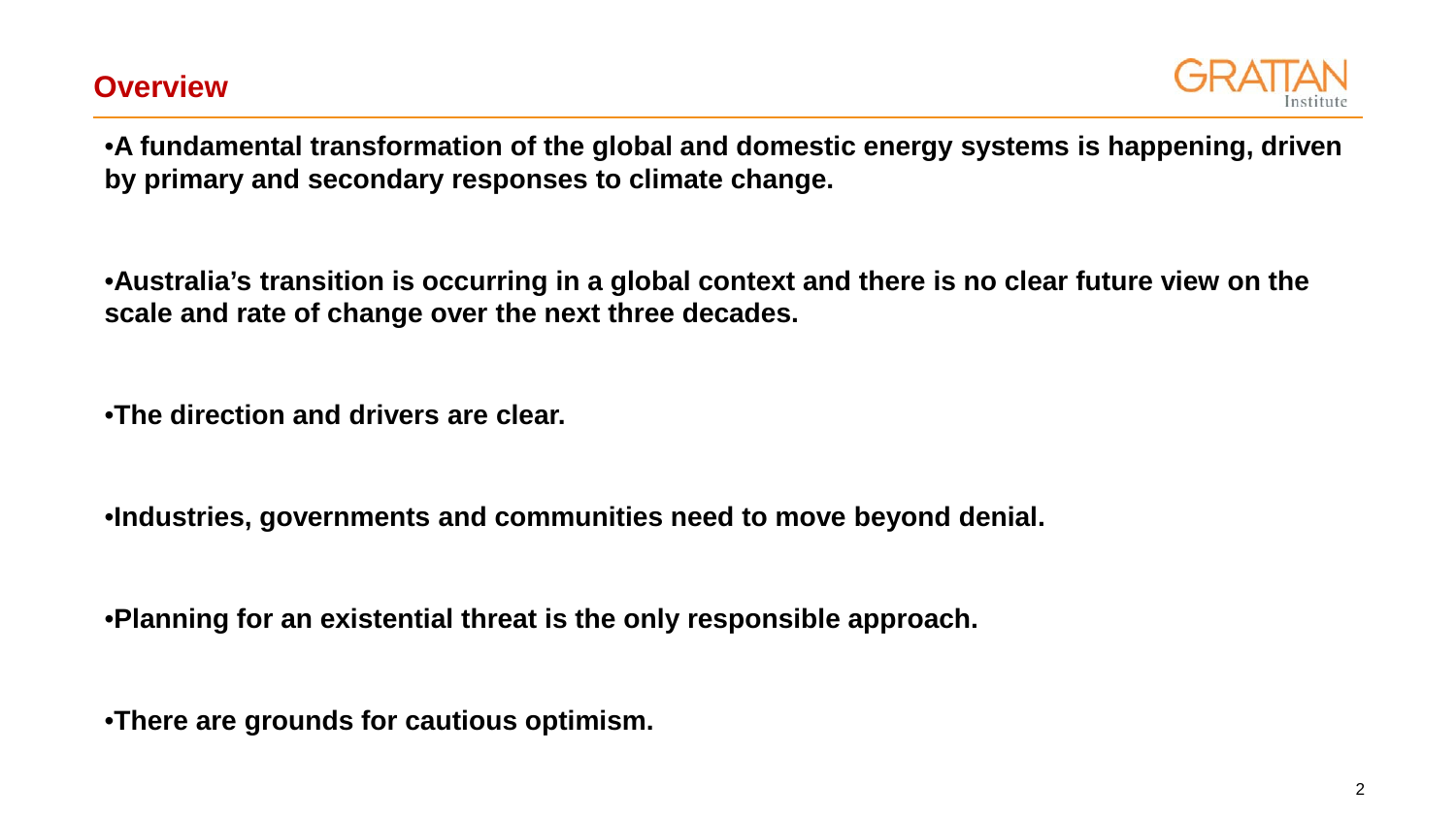

**AFR, June, 2018: Yancoal chief executive Reinhold Schmidt said: Only a blackout in NSW will wake up the state to the value of the coal industry.**

**Coal is "here for the long term," he said, pointing to the value of the fuel for efficient, reliable base-load power, as well as for the industry's contribution to local communities such as the Hunter Valley's Singleton.**

**Minerals Council of Australia: "Robust Asian thermal coal demand creates opportunities for Australia."**

**Hunter Valley News, 28 March: "Data released by Coal Services Pty Ltd reveals 164.6 million tonnes of coal was exported from NSW in 2018, a rise of 838,000 tonnes on the previous 12 months and more than 23 per cent higher than in 2012."**

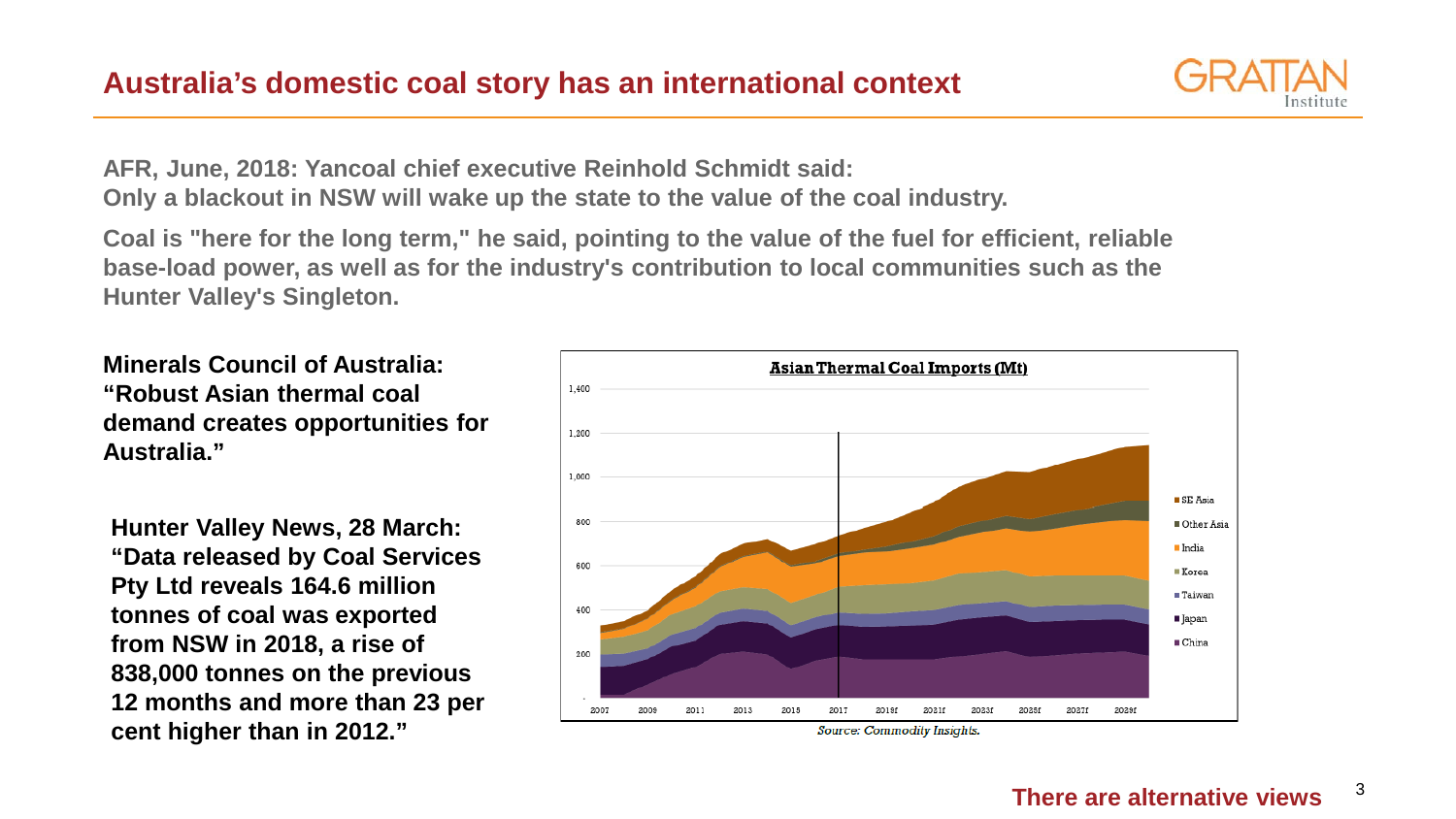

## **Choose your scenario to get your preferred outcome**



**IEA: "Global coal demand is forecast to remain stable over the next five years as declines in Europe and North America are offset by strong growth in India and South-east Asia"**

#### **Regional and country differences could hardly be more stark**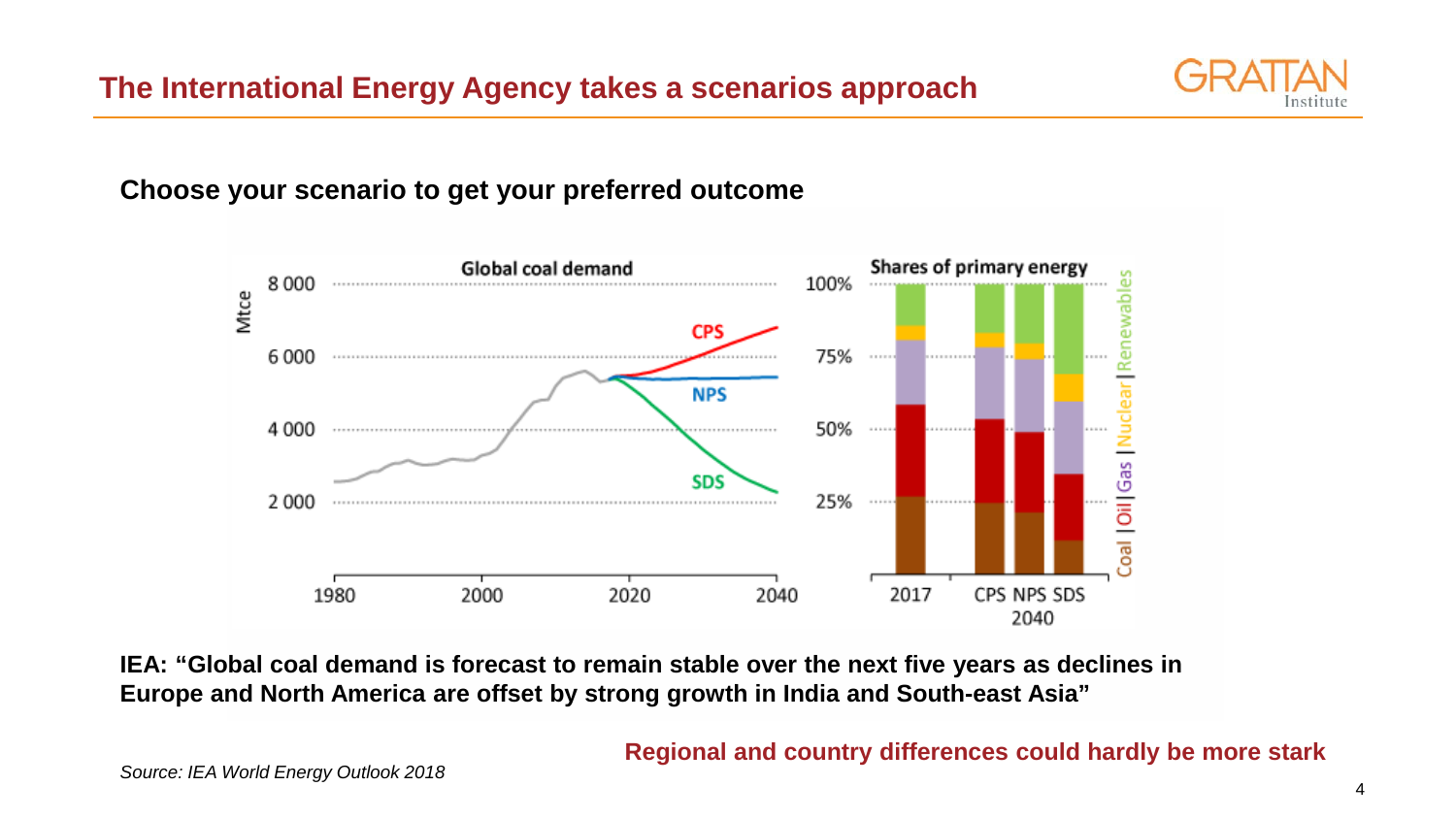## **The global IEA view is mirrored in our region**





India



**Careful data selection can't make both right**

Current **-** New Policies **-** SDS

*Source: IEA World Energy Outlook 2018*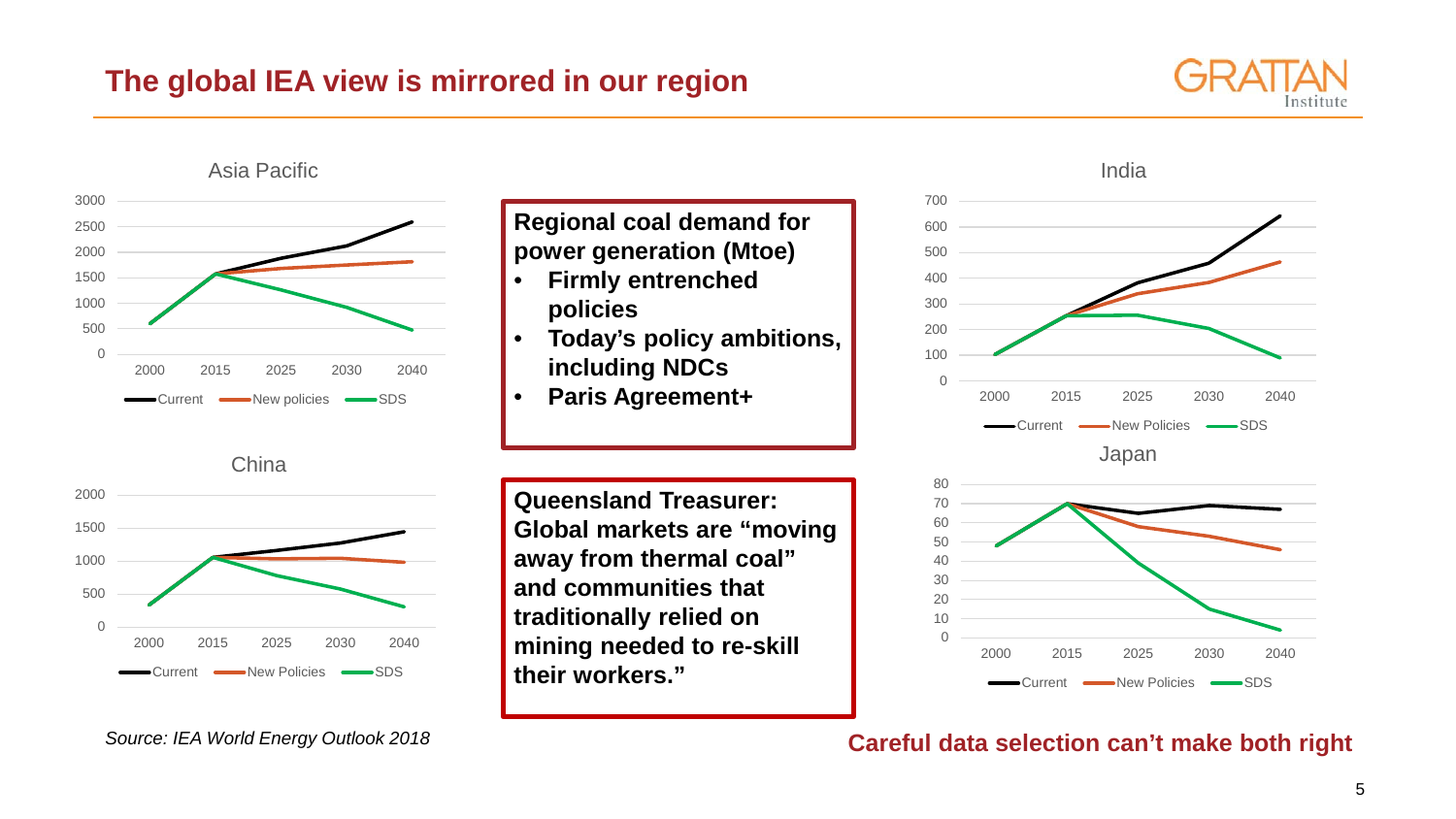

**Businesses are becoming obliged to address the valuation risk if the climate threat is tackled resolutely.**

**A study last year in** *Environmental Research Letters* **by Alexander Pfeiffer of Oxford University and colleagues: electricity producers would have to retire a fifth of capacity, and cancel all planned projects, if the Paris goals are to be met.**

**Between 2009 and 2015 Moody's cut the average credit rating of European power utilities by three notches, partly because of environmental risk.**

**Last June the Financial Stability Board, a club of regulators, said companies should assess and own up to the climate-related risks they face. Since last year institutional investors in France have been required to do so by law.**

**Courts and regulators are challenging the territory of governments.**

**ASIC commissioner John Price: in addition to the strict legal requirements, companies should also "carefully consider the general information needs of investors" when it comes to disclosing climate risks.**

> **Yet, in 2018, China saw a 5% jump in electricity generation from coal-fired power stations to drive up emissions by 250 Mt, while demand for the fuel in India grew by 5%.**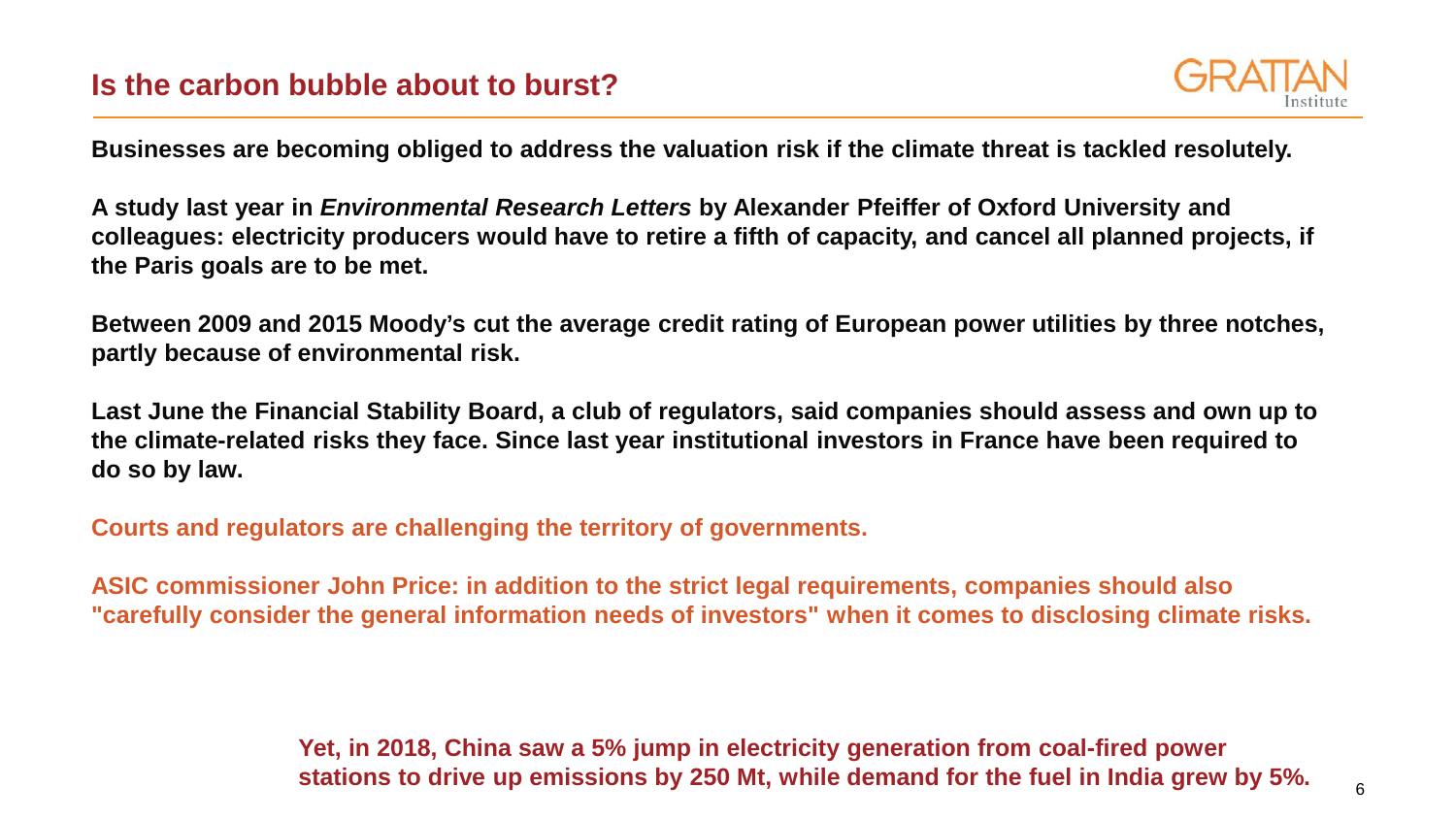



*Source: CoalSwarm Global Coal Plant Tracker, January 2019 (Units 30 MW and larger)*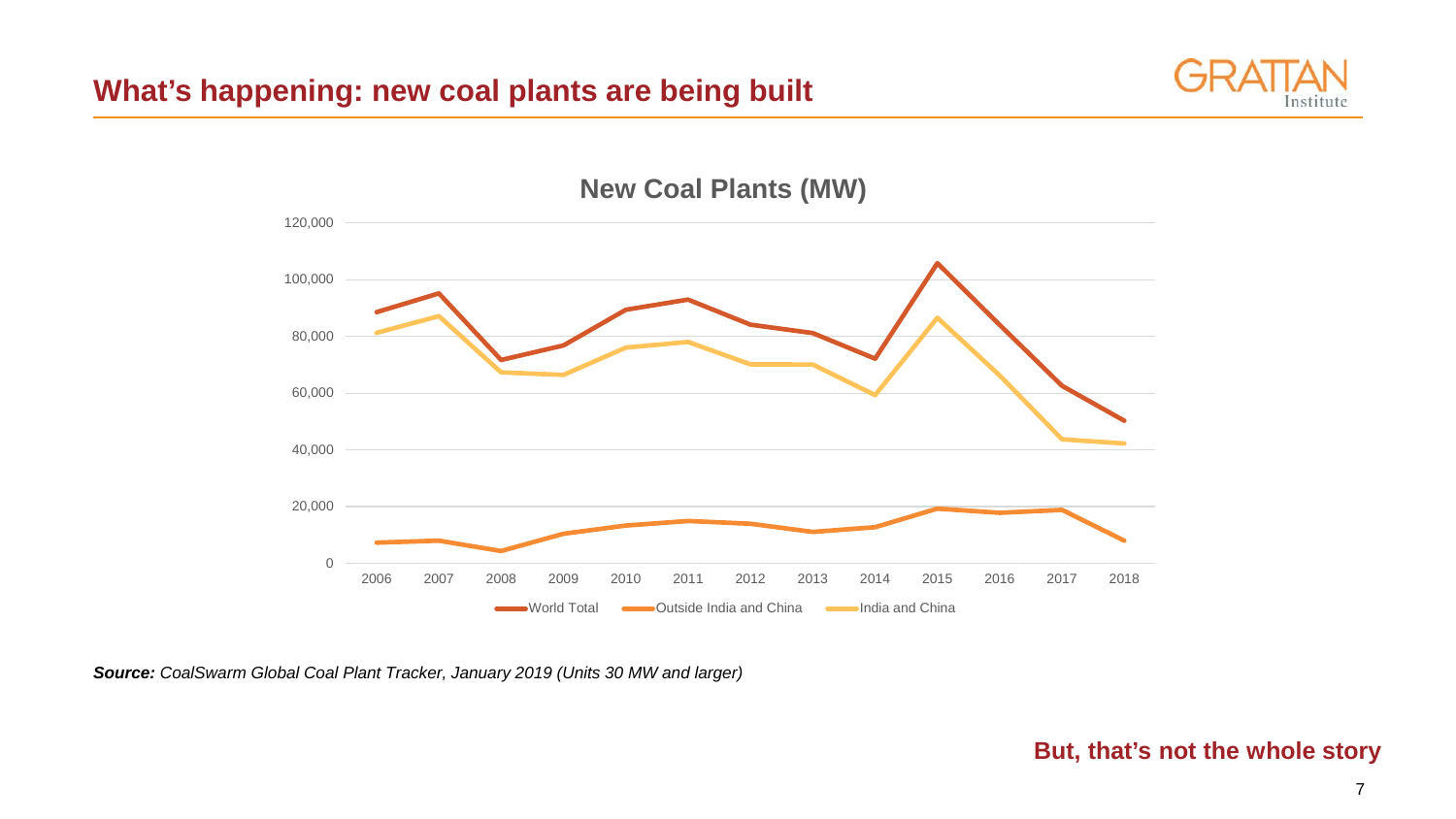## **As new capacity is falling, retirements are rising**





*Source: CoalSwarm Global Coal Plant Tracker, January 2019 (Units 30 MW and larger)*

## **Multiple contributors leave many fingerprints**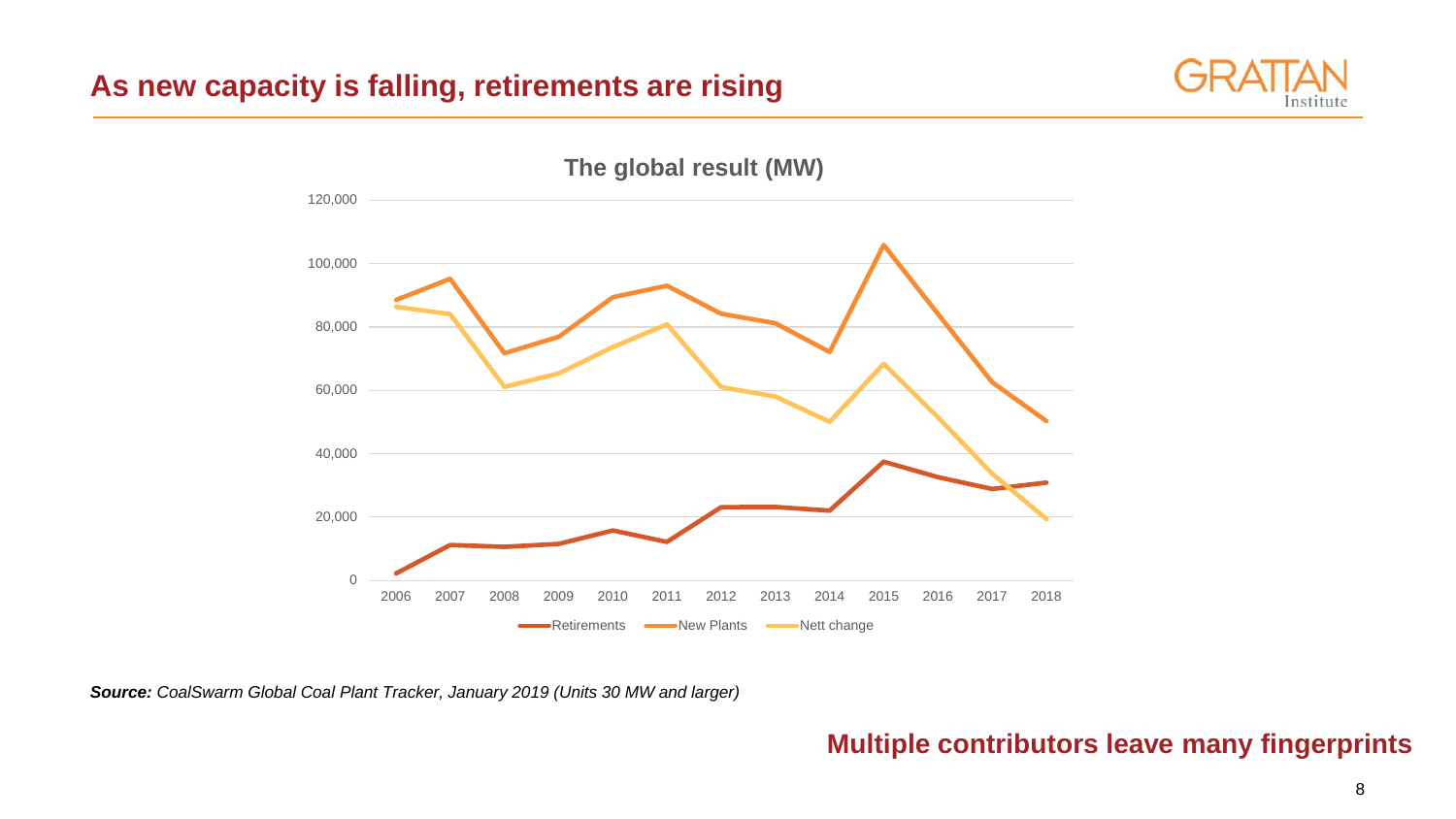





**Changes (MW)**

*Source: CoalSwarm Global Coal Plant Tracker, January 2019 (Units 30 MW and larger)*

### **But it's not only about China**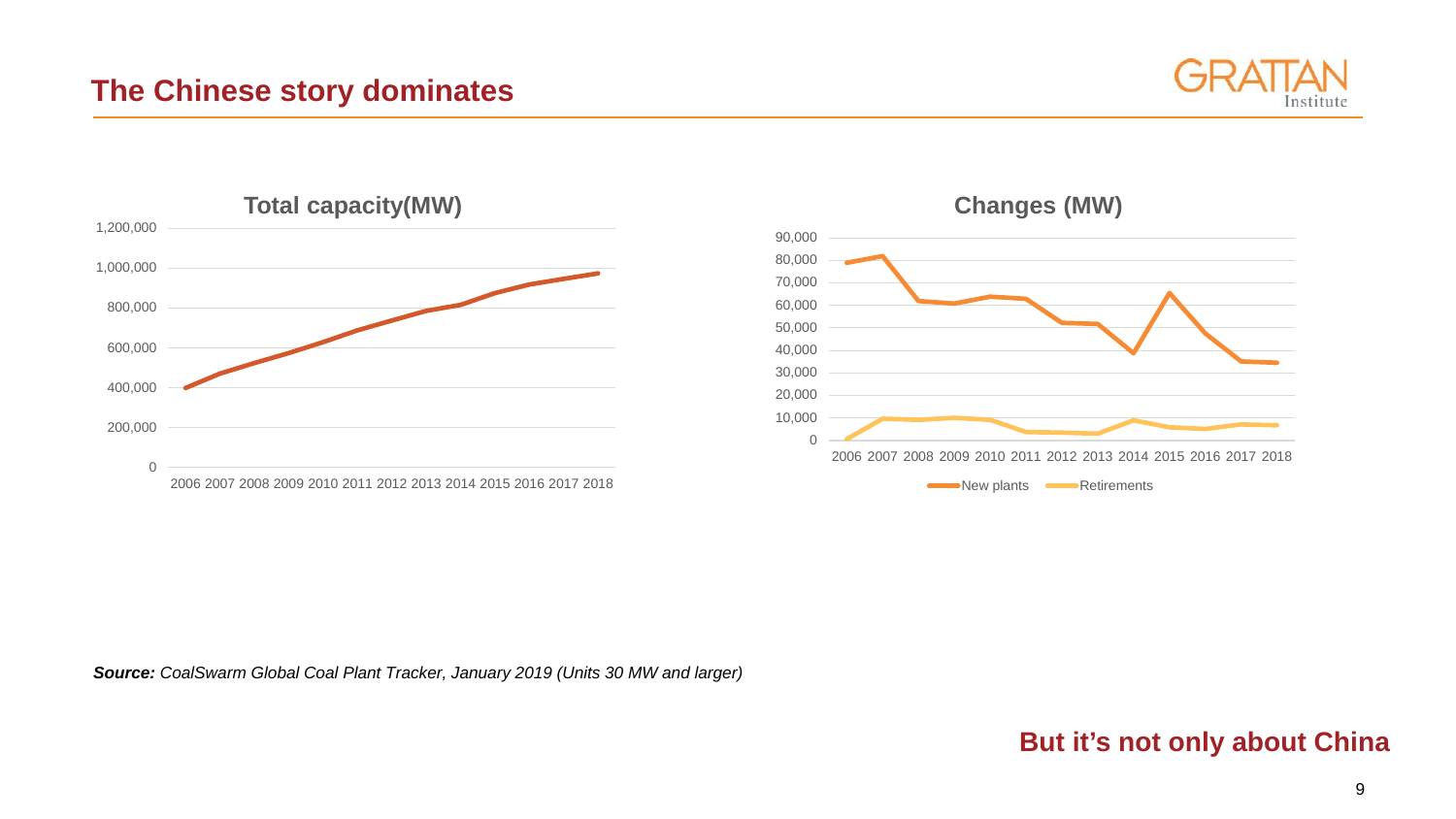## **The Indian story is more confusing, if less dominant**





*Source: CoalSwarm Global Coal Plant Tracker, January 2019 (Units 30 MW and larger)*

#### **The consequences for Australia and the Hunter region are material**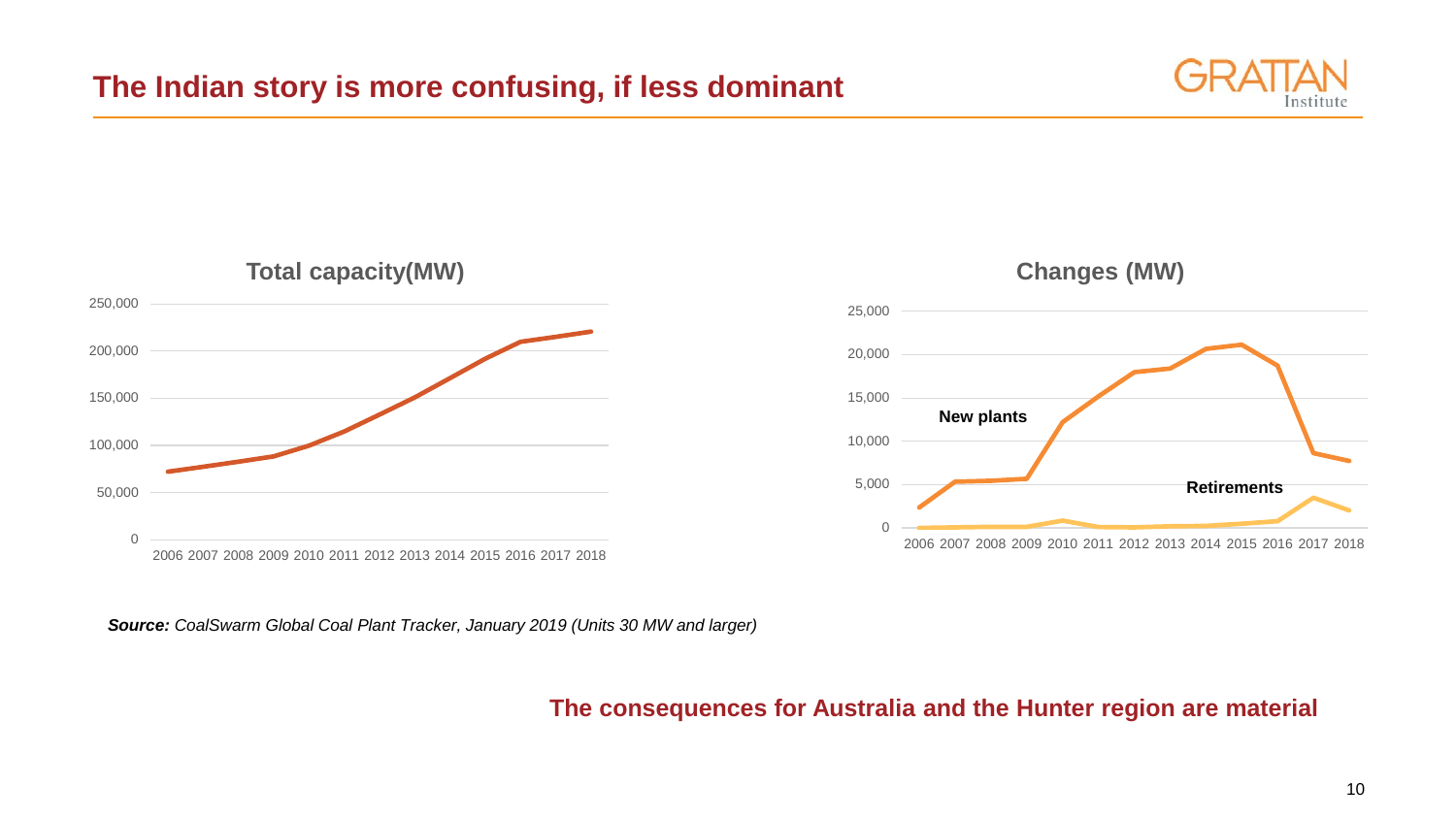

#### Figure 6.9: Australia's thermal coal exports



Source: ABS (2019) International Trade, Australia 5454.0; Department of Industry, Innovation and Science (2019)

*Source: Australian Government, Resources and Energy Quarterly March 2019*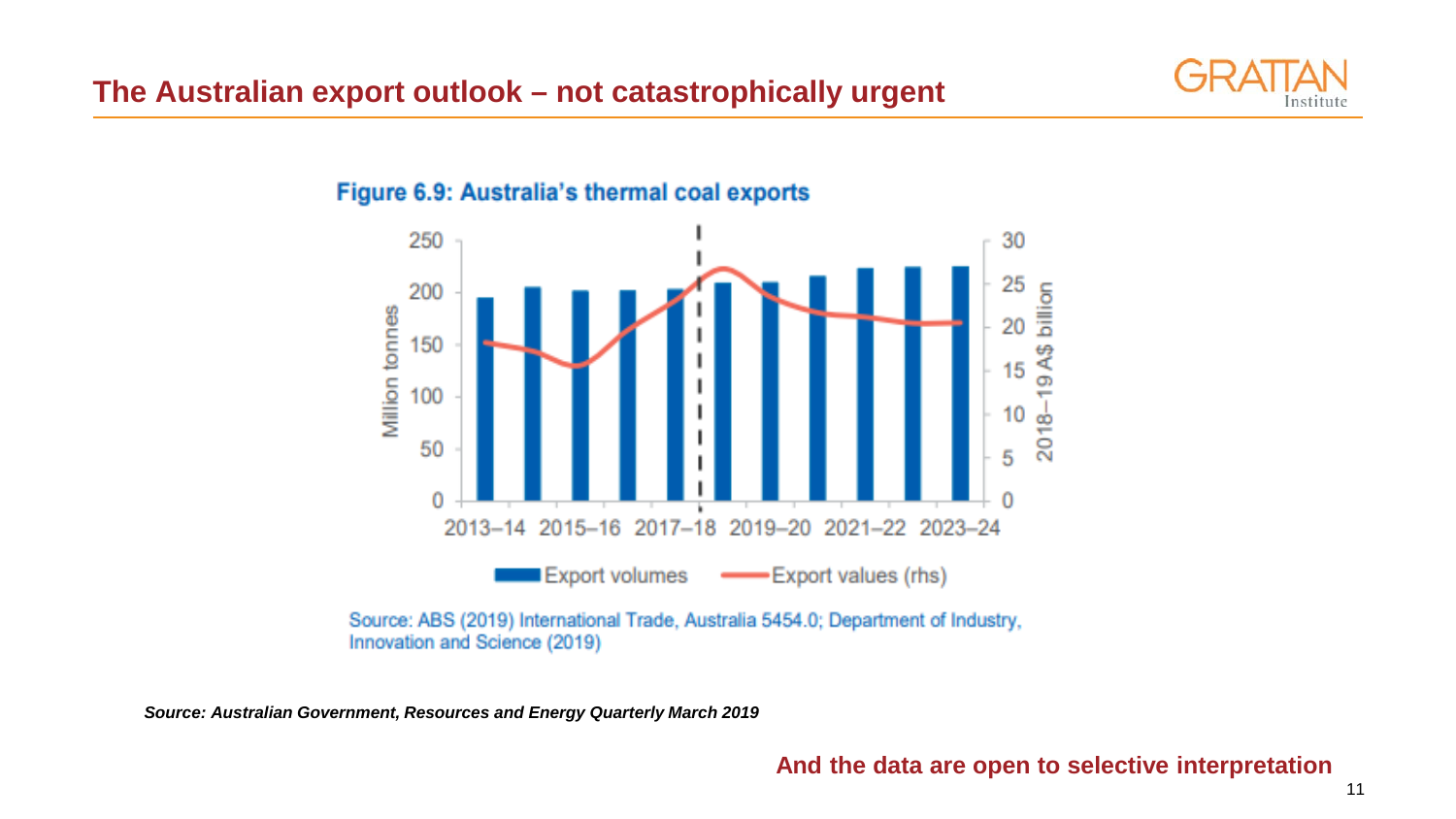## **NSW exports have flattened after a period of strong growth**





*Source: Coal Services*

#### **Domestic demand will begin to change with policies**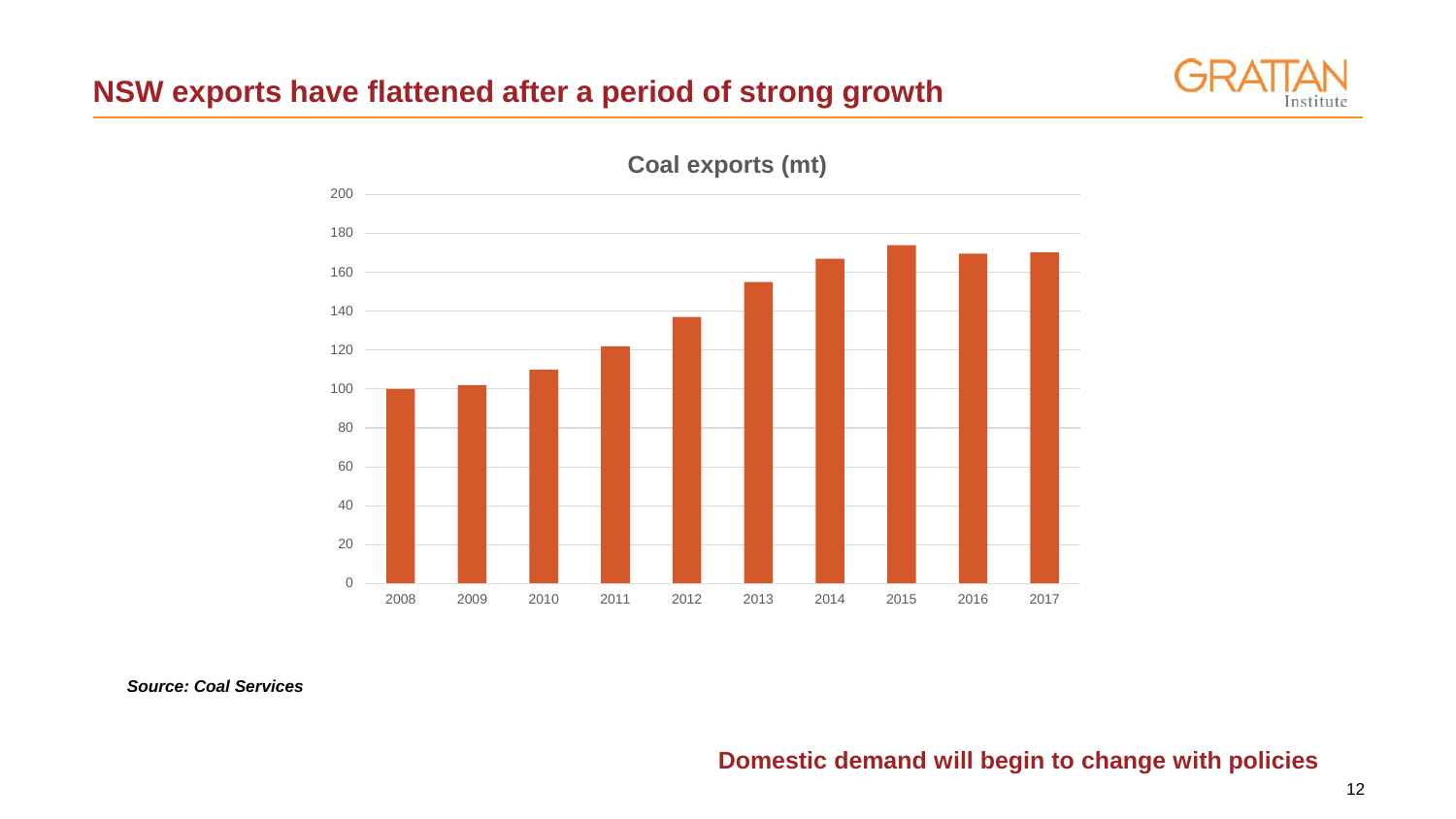## **The domestic Australian story is challenging**





*Source: Department of Environment and Energy, December 2018*

#### A shift in electricity generation is necessary but not sufficient <sub>13</sub>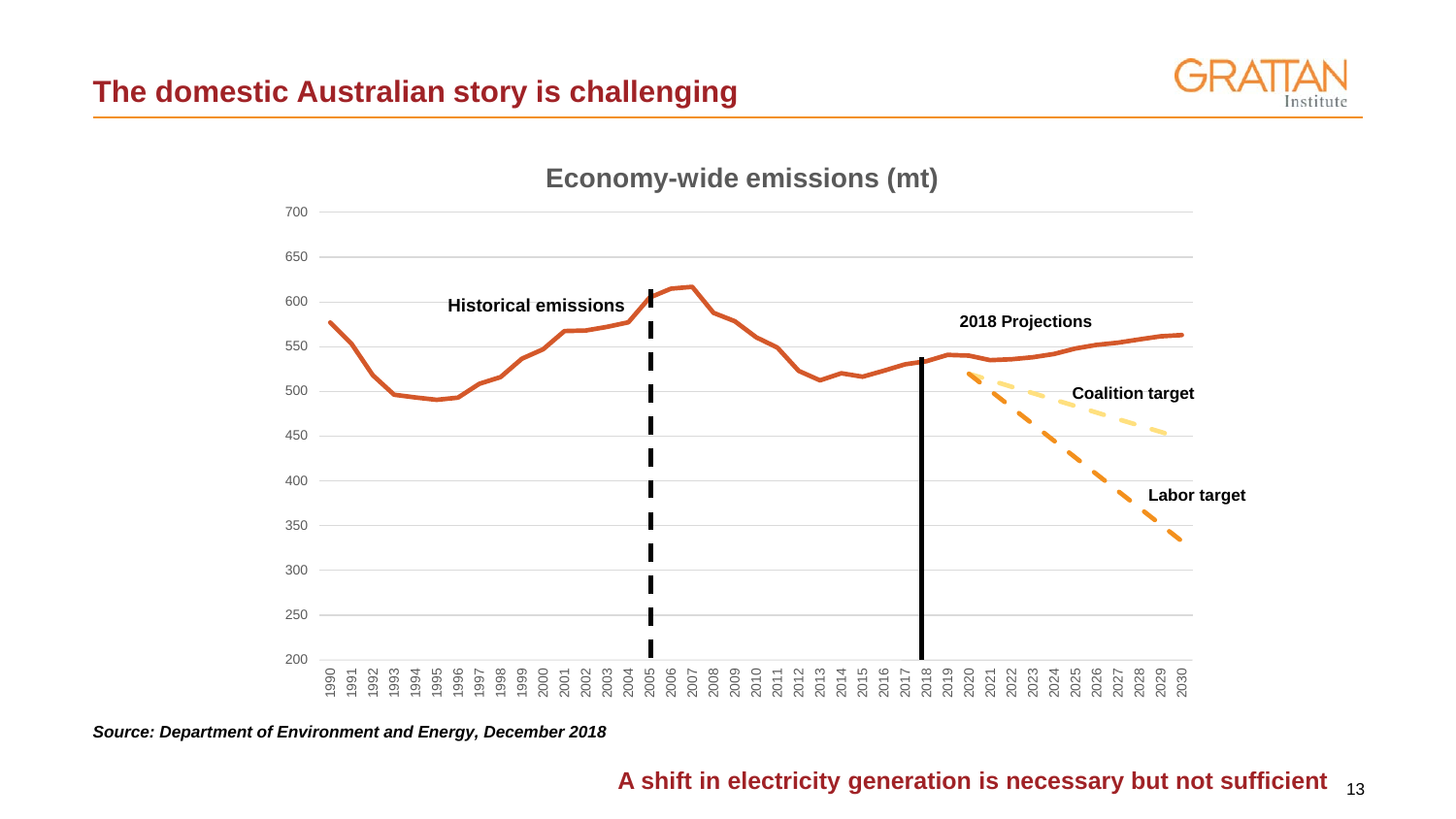## **Drivers of the coal and renewables shift: policy and technology**







#### **Economic modelling does not make it true** 14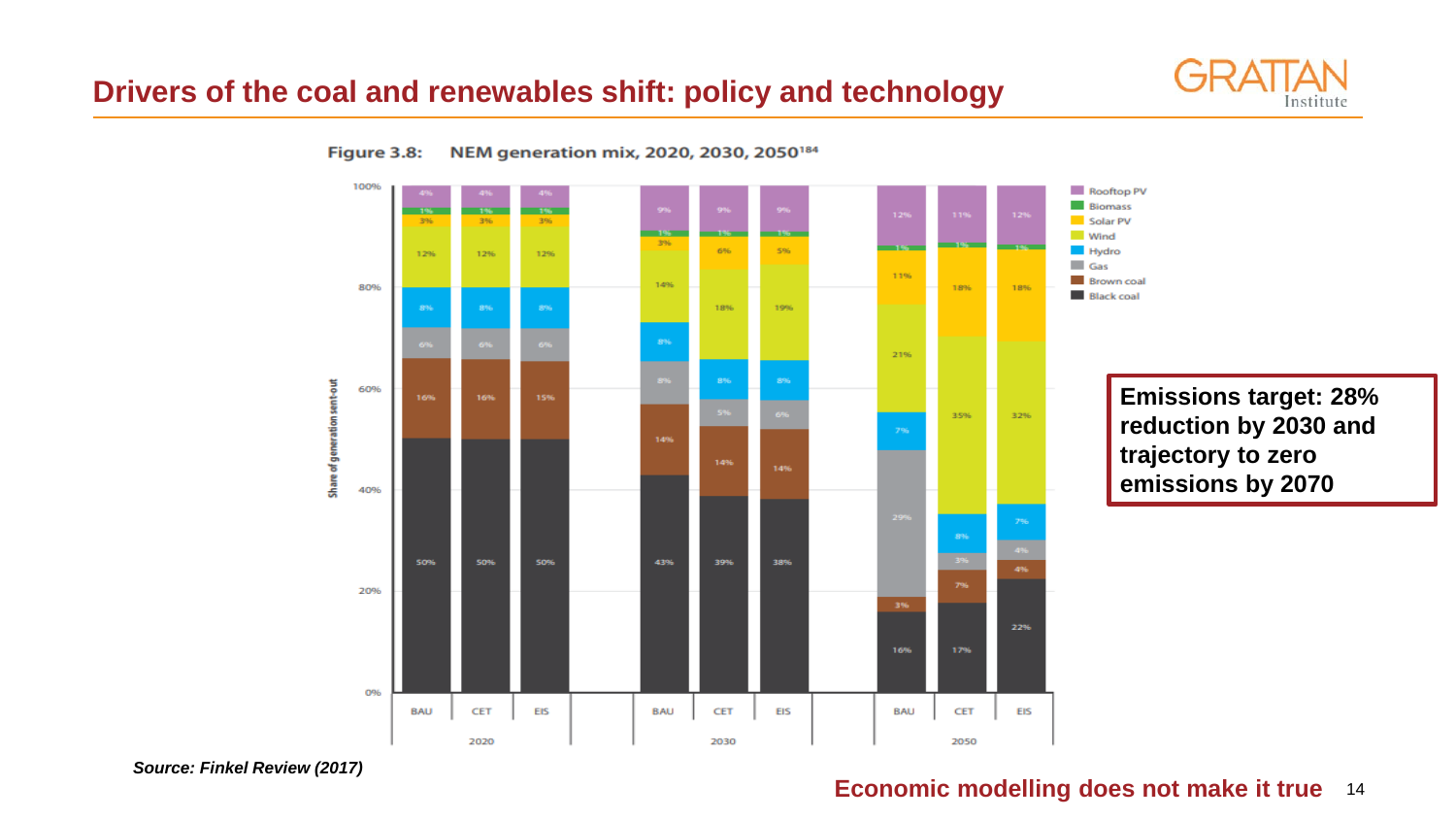## **Accelerators and brakes for the transition**



#### **Accelerators**

- **Accumulation of pressures from multiple directions**
- **Economy wide policy (beyond 26-28% by 2030 – 45%)**
- **Costs of large scale solar deployment**
- **Policy that integrates energy and climate change to drive dispatchability (pumped hydro etc)**
- **Policy on vehicle emissions**
- **Build-out of interstate and intrastate transmission**

#### **Brakes**

- **Slowing in policy aspiration**
- **Failure to integrate climate and energy policy**
- **Stuck in sector framework for extended period**
- **Slow development of storage**
- **Blackouts**
- **Increasing cost of balancing solar and wind at high penetration**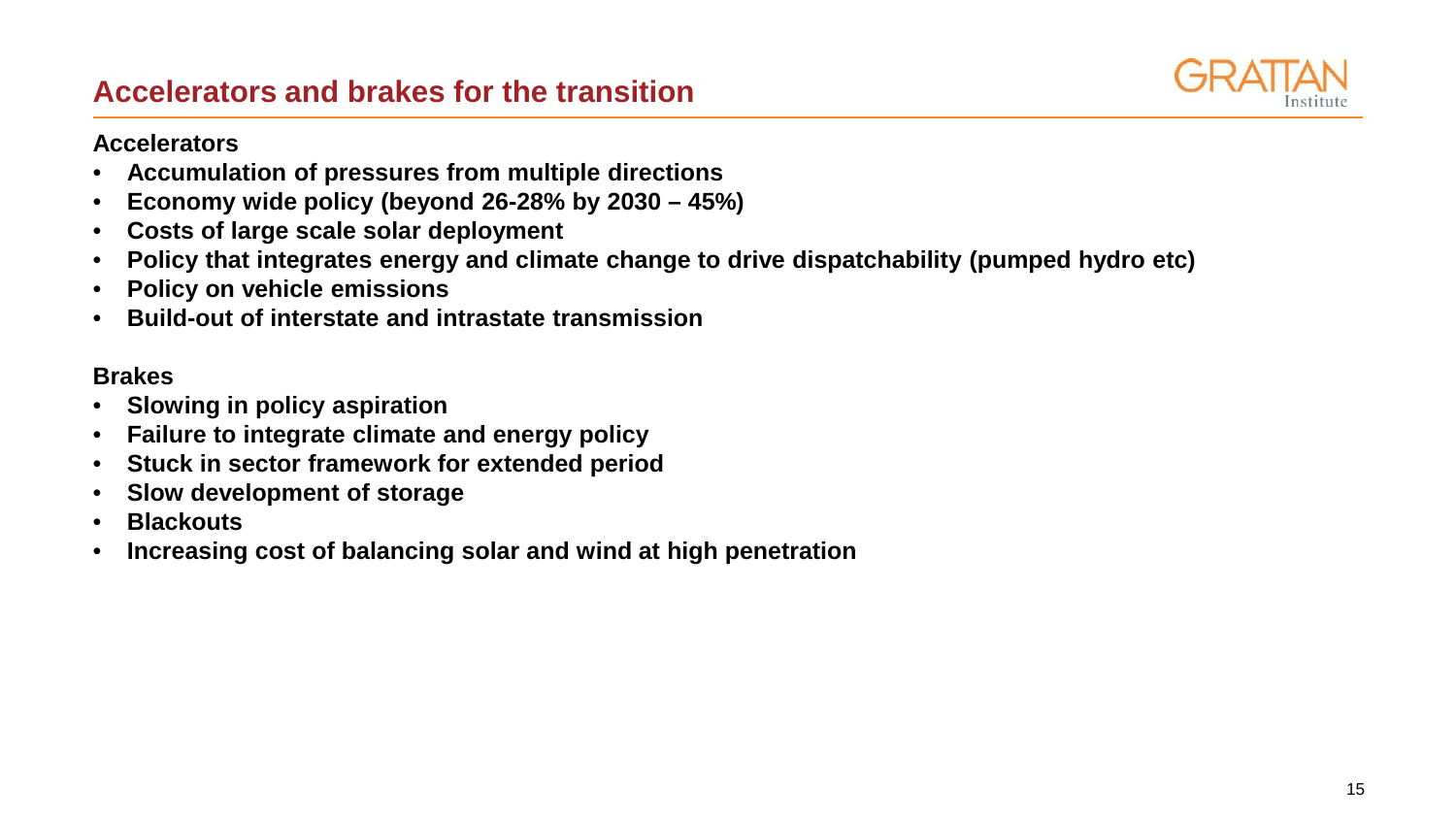

- **World trade in coal is around 1.1btpa and will fall to 0.5bt by 2040 if the world addresses climate change.**
- **China's thermal coal imports are projected ( Department of Trade, March 2019) to decline as domestic production recovers after several years of industry reforms.**
- **In the short term, Australia's thermal coal exports look stable.**
- **In the longer term, the risks for thermal coal exports are on the downside, and could accelerate quickly.**
- **We have little influence over the global trend, yet its implications for our export coal revenues are existential.**
- **These are the lessons from the numbers.**

## **But, complacency leads to rapidly increasing problems**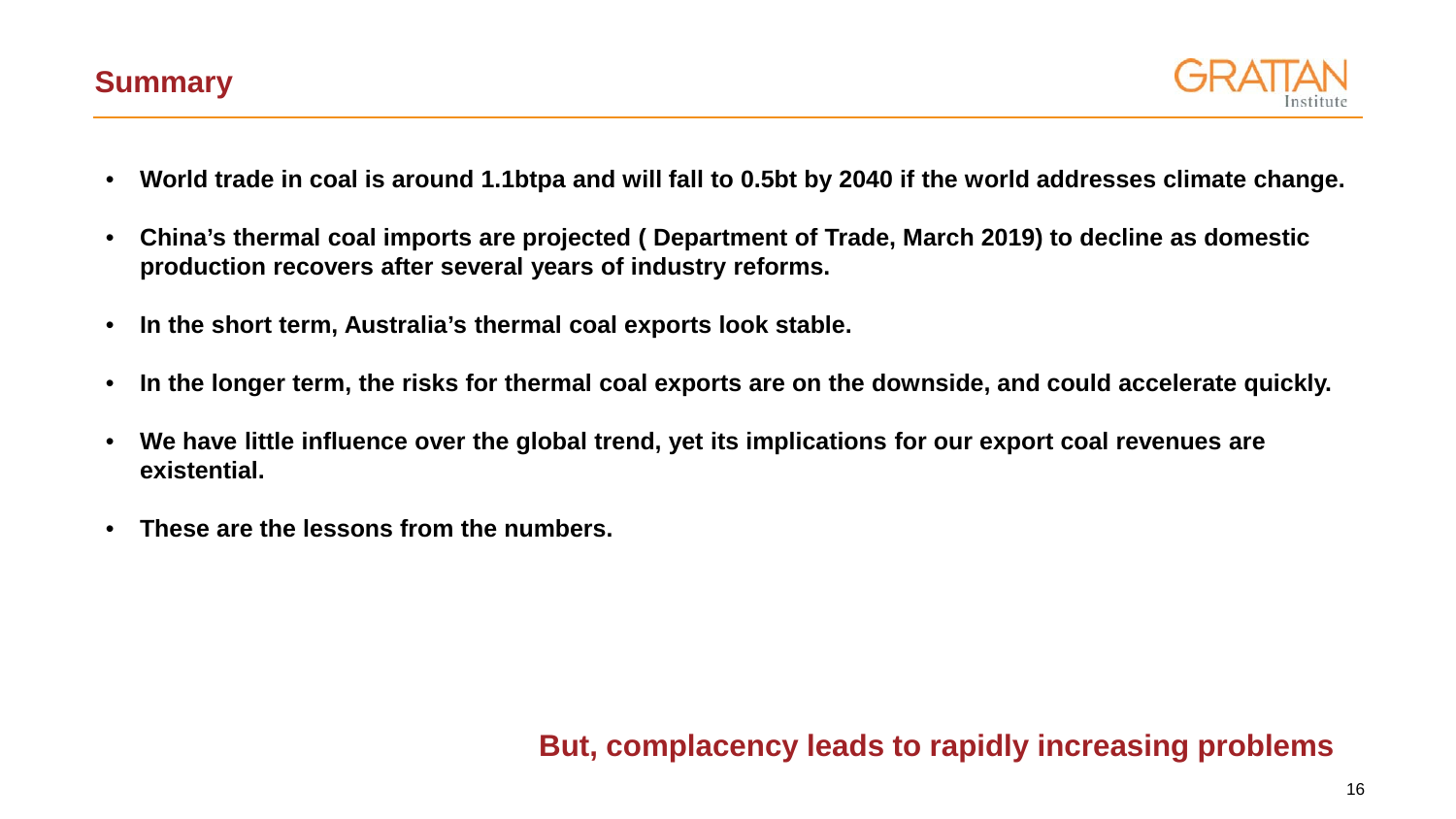

- **Consider the five stages of grief: denial, anger, bargaining, depression and acceptance are a part of the framework that makes us eventually able to navigate loss. We are struggling with denial.**
- **Rapid change (closure of Hazelwood power station) accentuates anger and depression, while slower change accentuates denial. The good news from recent data means more time for planning and a stronger economy to fund change – it should not be wasted**
- **In the denial stage, we are able to find data and opinions to support our preferred view of the world and ignore the data that say otherwise.**
- **Ultimately, the accumulating quantitative and qualitative data should lead to acceptance and strategic planning.**
- **Industries, governments, social advocates and community organisations can deliver a better outcome if they are mobilised together. Without plans, everything becomes reactive and much more painful.**
- **A strategic plan is required based on a pragmatic view of the data and trends and informed by scenario planning for the region.**